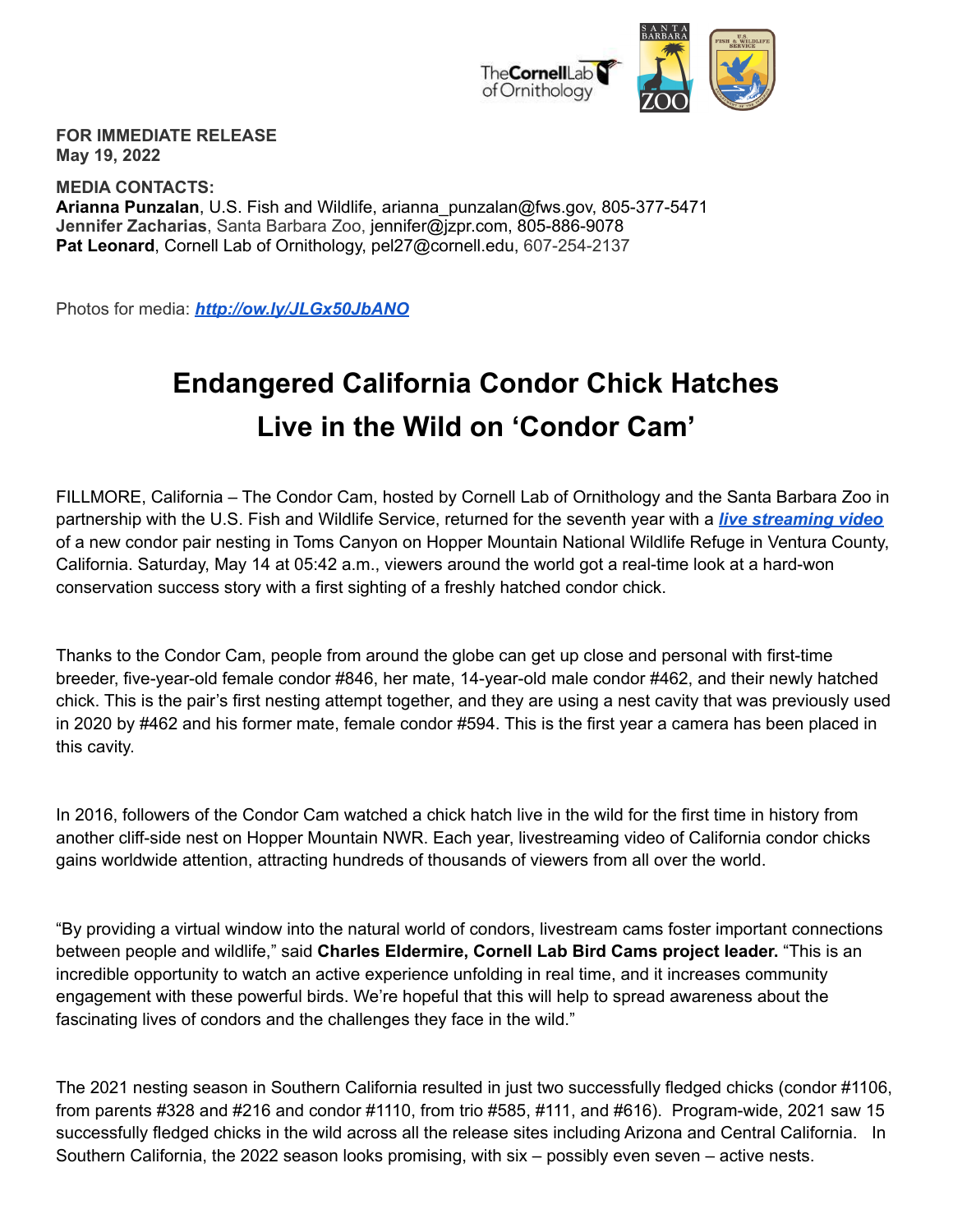

"We are excited about the 2022 nesting season, especially after last year's low success rate. Auspicious numbers like these are a testament to the power of our collaborative efforts, and we are grateful to our many partners for their tireless conservation work. We have good reason to be optimistic about the future of the California Condor Recovery Program, and we're excited to continue building on this work," said **Arianna Punzalan, supervisory wildlife biologist with the Service's California Condor Recovery Program**.

The number of California condors dropped dramatically in the mid-20th century, leading the Service to designate the species as endangered under the Endangered Species Act. By 1982, there were only 22 of the iconic birds left in the wild. Today, due to intensive ongoing captive breeding and recovery efforts led by the Service in conjunction with multiple public and private partners, the California condor population has grown to just over 500 birds worldwide, with more than half of the population flying free.

"Condors fought their way back from dangerously low numbers just a few decades ago, and we're thrilled to see years of conservation work pay off with another successful wild hatching," said **Dr. Estelle Sandhaus, the Santa Barbara Zoo's Director of Conservation and Science**. "We're cautiously optimistic that we'll have more good news to report this year from the other active nests. These are truly magnificent birds, and it's exciting to be able to share this remarkable experience with the world through the Condor Cam."

In California, wild condors nest, roost and fly in the mountains of Monterey, San Benito, San Luis Obispo, Santa Barbara, Ventura, Los Angeles, Kern, Tulare and Fresno counties, and the Sierra Nevada Mountains. Now, with the historic release of two condors earlier this month, condors have added the redwood forests of the Pacific Northwest to their habitat range.

Male condor #462 previously paired with female condor #594 in 2018 and 2020, successfully fledging one chick each year. Last year, the Condor Cam livestreamed condor #594's nest at Hutton's Bowl, which failed after the sire, condor #374, died and male condor #247 displayed territorial aggression and pulled the Hutton's Bowl chick from the nest. The necropsy report for condor #374 is still pending.

The number one killer of California condors is lead poisoning, caused by condors feeding on carcasses containing lead bullet fragments. Peer-reviewed research shows that lead poisoning is a serious health problem for both wildlife and humans, and the Service is working with partner organizations and the hunting community to transition to the use of non-lead ammunition alternatives. Many hunters continue their proud tradition of wildlife conservation by using these non-lead alternatives.

Another threat specific to condor chicks is "micro trash." Micro trash refers to small coin-sized trash items such as, nuts, bolts, washers, copper wire, plastic, bottle caps, glass, and spent ammunition cartridges. Condor parents collect these items and feed them to their chicks, which can cause serious problems with the chick's